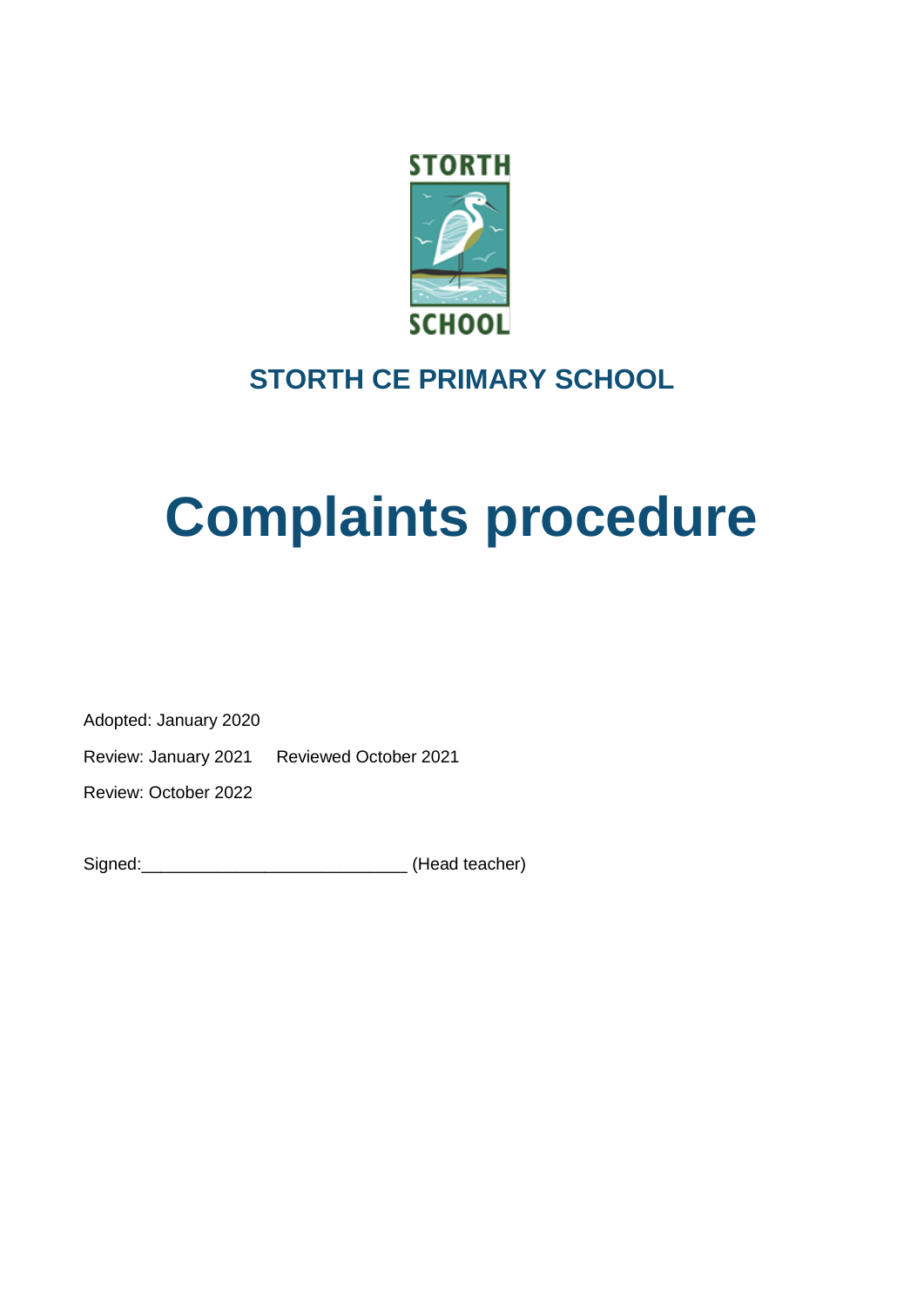### **Who can make a complaint?**

This complaints procedure is not limited to parents or carers of children that are registered at the school. Any person, including members of the public, may make a complaint to Storth CE Primary School about any provision of facilities or services that we provide. Unless complaints are dealt with under separate statutory procedures (such as appeals relating to exclusions or admissions), we will use this complaints procedure.

# **The difference between a concern and a complaint**

A concern may be defined as '*an expression of worry or doubt over an issue considered to be important for which reassurances are sought'*.

A complaint may be defined as '*an expression of dissatisfaction however made, about actions taken or a lack of action*'.

It is in everyone's interest that concerns and complaints are resolved at the earliest possible stage. Many issues can be resolved informally, without the need to use the formal stages of the complaints procedure. Storth School takes concerns seriously and will make every effort to resolve the matter as quickly as possible.

If you have difficulty discussing a concern with a particular member of staff, we will respect your views. In these cases, Simon Brabant will refer you to another staff member. Similarly, if the member of staff directly involved feels unable to deal with a concern, Simon Brabant will refer you to another staff member. The member of staff may be more senior but does not have to be. The ability to consider the concern objectively and impartially is more important.

We understand however, that there are occasions when people would like to raise their concerns formally. In this case, Storth School will attempt to resolve the issue internally, through the stages outlined within this complaints procedure.

### **How to raise a concern or make a complaint**

A concern or complaint can be made in person, in writing or by telephone. They may also be made by a third party acting on behalf on a complainant, as long as they have appropriate consent to do so.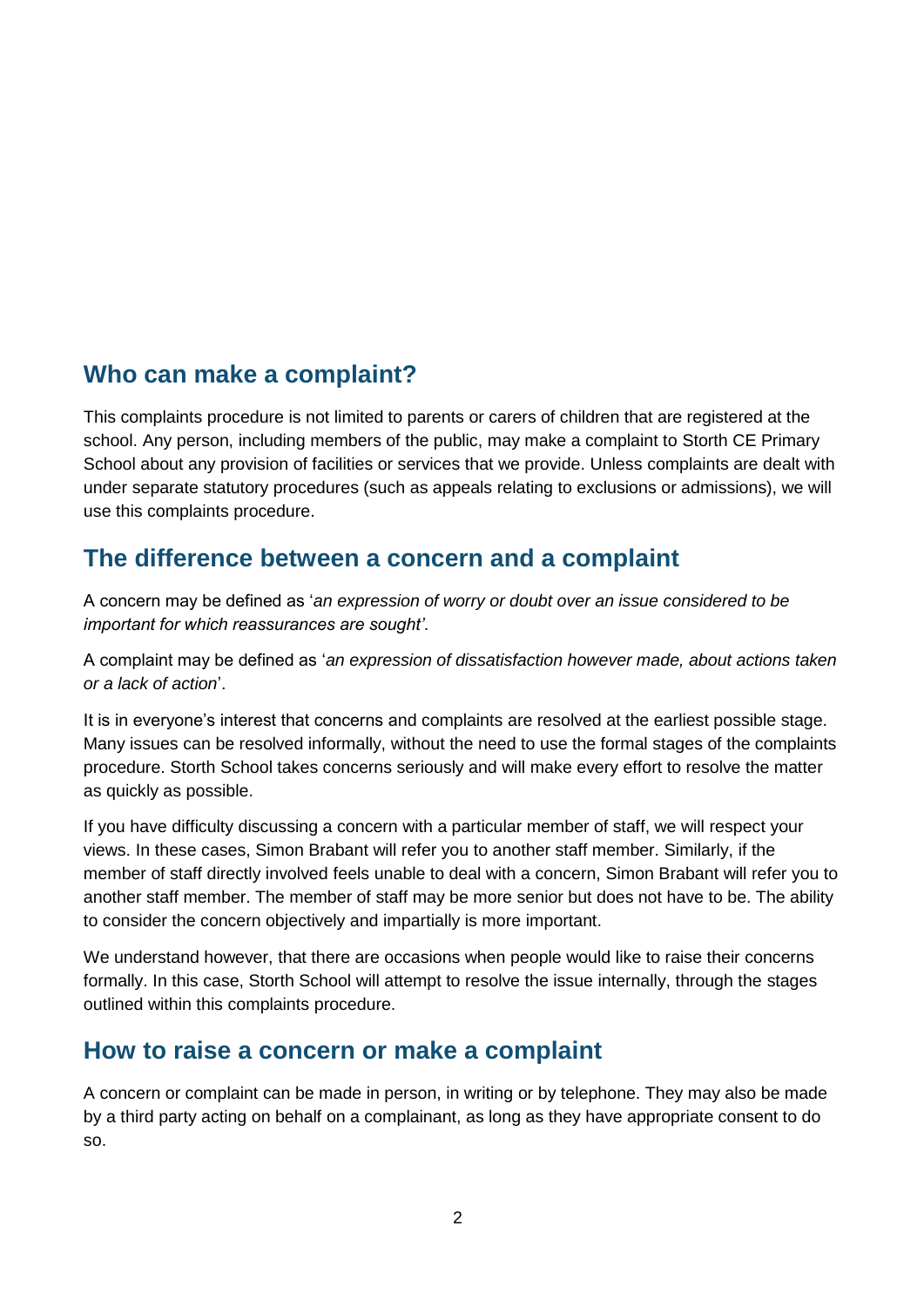Concerns should be raised with either the class teacher or Head teacher. If the issue remains unresolved, the next step is to make a formal complaint.

Complainants should not approach individual governors to raise concerns or complaints. They have no power to act on an individual basis and it may also prevent them from considering complaints at Stage 2 of the procedure.

Complaints against school staff (except the Head teacher) should be made in the first instance, to Simon Brabant (the Head teacher) via the school office*.* Please mark them as Private and Confidential.

Complaints that involve or are about the Head teacher should be addressed to Simon Brearley (the Chair of Governors), via the school office. Please mark them as Private and Confidential.

Complaints about the Chair of Governors, any individual governor or the whole governing body should be addressed to Susan Barker (the Clerk to the Governing Body) via the school office. Please mark them as Private and Confidential.

For ease of use, a template complaint form is included at the end of this procedure. If you require help in completing the form, please contact the school office. You can also ask third party organisations like the Citizens Advice to help you.

In accordance with equality law, we will consider making reasonable adjustments if required, to enable complainants to access and complete this complaints procedure. For instance, providing information in alternative formats, assisting complainants in raising a formal complaint or holding meetings in accessible locations.

### **Anonymous complaints**

We will not normally investigate anonymous complaints. However, the Head teacher or Chair of Governors, if appropriate, will determine whether the complaint warrants an investigation.

# **Time scales**

You must raise the complaint within three months of the incident or, where a series of associated incidents have occurred, within three months of the last of these incidents. We will consider complaints made outside of this time frame if exceptional circumstances apply.

# **Complaints received outside of term time**

We will consider complaints made outside of term time to have been received on the first school day after the holiday period.

# **Scope of this Complaints Procedure**

This procedure covers all complaints about any provision of community facilities or services by Storth School other than complaints that are dealt with under other statutory procedures, including those listed below.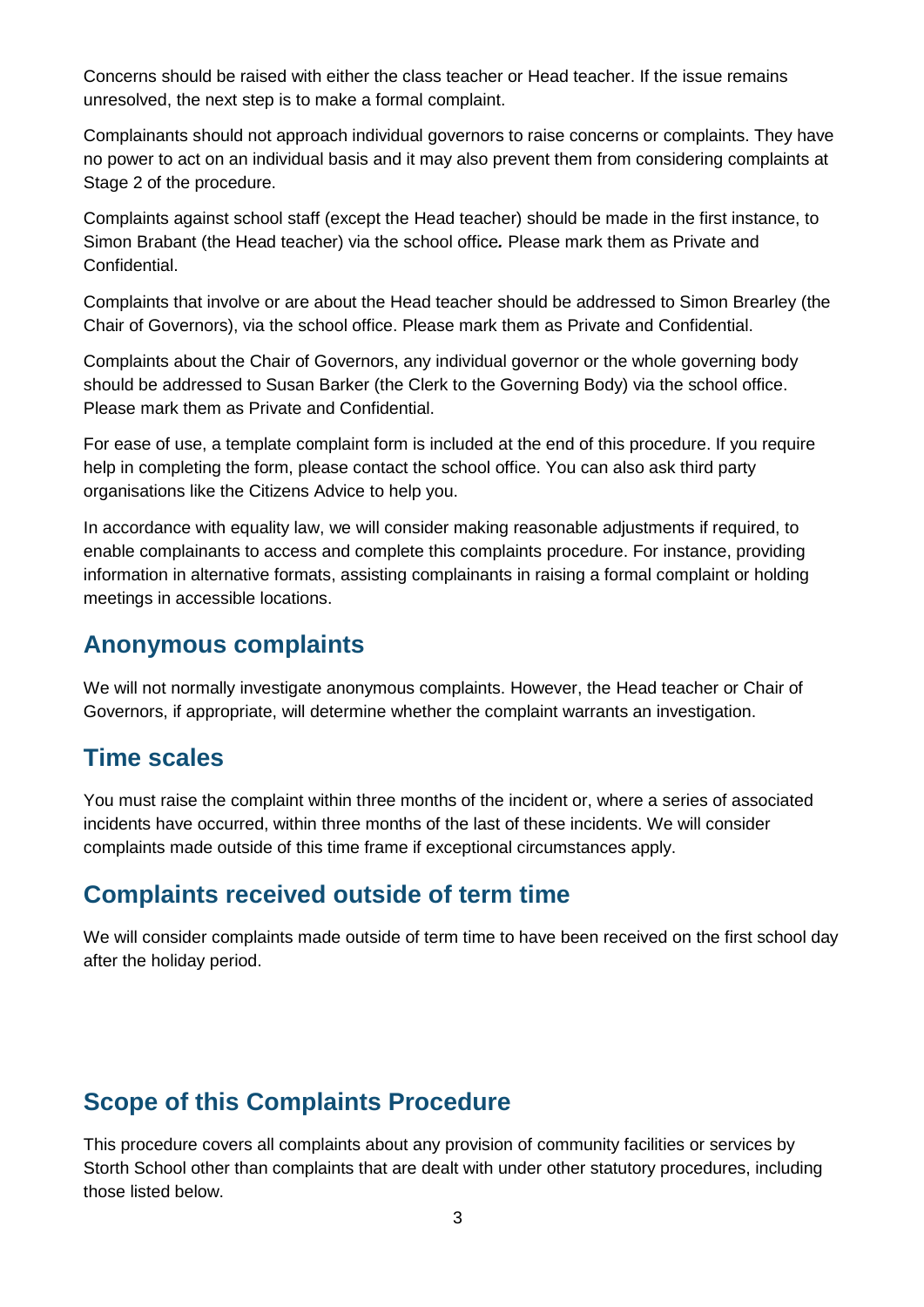### **CUMBRIA Exceptions and who to contact instead**

#### **Admissions to school**

If your child was not offered the place you requested in the school admissions process administered by Cumbria County Council (CCC) and you want to appeal the decision, they sent you a letter explaining how. Please follow the procedure they gave you.

To find out more about the School Admissions Appeal process in Cumbria go to: [https://www.cumbria.gov.uk/childrensservices/schoolsandlearning/lss/applyforasecond](https://www.cumbria.gov.uk/childrensservices/schoolsandlearning/lss/applyforasecondaryschoolplace2015/admissionappeals.asp)[aryschoolplace2015/admissionappeals.asp.](https://www.cumbria.gov.uk/childrensservices/schoolsandlearning/lss/applyforasecondaryschoolplace2015/admissionappeals.asp)

#### **Statutory assessments of Special Educational Needs**

If you have concerns about an Education, Health and Care (EHC) plan or about a CCC decision to not issue an EHC plan, you can ask one of the CCC [Co-ordinators](http://www.cumbria.gov.uk/elibrary/Content/Internet/537/6381/6424/6865/7029/42466162734.pdf?timestamp=43171161532) to help. Find out more about the process at, [https://www.cumbria.gov.uk/childrensservices/schoolsandlearning/ils/parentpartner](https://www.cumbria.gov.uk/childrensservices/schoolsandlearning/ils/parentpartnership/educationhealthandcareplans.asp)[ship/ educationhealthandcareplans.asp.](https://www.cumbria.gov.uk/childrensservices/schoolsandlearning/ils/parentpartnership/educationhealthandcareplans.asp)

If the issue requires mediation, CCC has appointed [KIDS](http://www.kids.org.uk/regional-mediation) to help them resolve disputes. If after mediation you are still unhappy, you can go to the First-tier Tribunal (Special Educational Needs and Disability) within 2 months of the plan being issued or within 1 month of the date of a mediation certificate to ask for these concerns to be addressed. Find out more about the SEND National Trial here[: https://localoffer.cumbria.gov.uk/kb5/cumbria/fsd/advice.page?id=eUC2-iAcZ5E.](https://localoffer.cumbria.gov.uk/kb5/cumbria/fsd/advice.page?id=eUC2-iAcZ5E)

For the appropriate forms and to find out more about the Tribunal process, go to: [https://www.gov.uk/courts-tribunals/first-tier-tribunal-special-educational-needs-and-disability,](https://www.gov.uk/courts-tribunals/first-tier-tribunal-special-educational-needs-and-disability) or contact them via:

First-tier Tribunal (Special Educational Needs and Disability) General enquiries 1st Floor, Darlington Magistrates Court Parkgate Darlington DL1 1RU

Email[: send@justice.gov.uk](mailto:send@justice.gov.uk) Telephone: 01325 289 350 Fax: 0870 739

#### **School re-organisation proposals**

4017

If your complaint is about school re-organisation proposals, please raise it with Cumbria County Council Children's Services through their complaints procedure detailed at: [https://www.cum](https://www.cumbria.gov.uk/%20council-democracy/accesstoinformation/internalreviewscomplaints%20.asp?row=1)[bria.gov.uk/ council-democracy/accesstoinformation/internalreviewscomplaints .asp?row=1,](https://www.cumbria.gov.uk/%20council-democracy/accesstoinformation/internalreviewscomplaints%20.asp?row=1) or ask the school office for a printed copy of their Compliments, Comments and Complaints leaflet (available for download from: [http://www.cumbria.gov.uk/eLibrary/view.asp?ID=90636\)](http://www.cumbria.gov.uk/eLibrary/view.asp?ID=90636).

#### **Matters likely to require a Child Protection Investigation**

Complaints about child protection matters are handled under our Child Protection Policy and in accordance with relevant statutory guidance.

If you have serious concerns about an adult who works with a child, then this should be reported to the Local Authority Designated Officer (LADO) within one working day. This applies to all adults whether employees, volunteers, casual, agency or other worker, or anyone working in a self-employed capacity. To find out more go to: [https://www.cumbriasafeguardingchil](https://www.cumbriasafeguardingchildren.co.uk/lscb/professionals/lado.asp)[dren.co.uk/lscb/professionals/lado.asp.](https://www.cumbriasafeguardingchildren.co.uk/lscb/professionals/lado.asp)

To report a concern to the LADO please use the LADO - [Allegation Notification Form.](http://www.cumbria.gov.uk/elibrary/view.asp?ID=56405)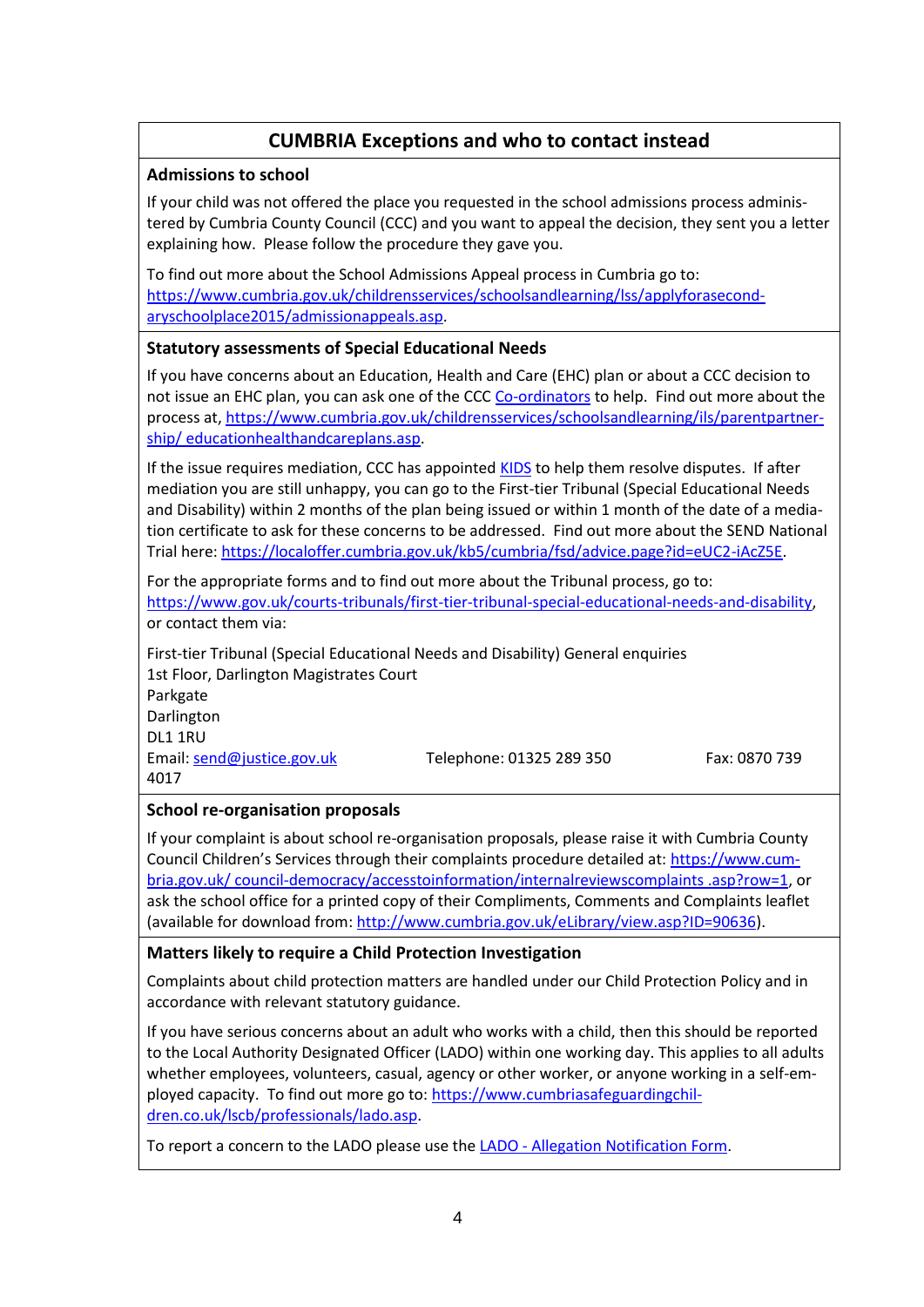Send completed forms to the Cumbria Safeguarding Hub, using any of the following methods: (please note: if sending by email the hub advises that the document should be password protected)

Post: LADO, Cumbria Safeguarding Hub, Skirsgill Depot, Penrith, Cumbria, CA10 2BQ. Fax: 01768 812090 Email[: lado@cumbria.gov.uk](mailto:lado@cumbria.gov.uk) [LADO Contact Card](http://www.cumbria.gov.uk/eLibrary/Content/Internet/537/6683/6687/17964/4406111636.pdf) (downloadable).

Please note, if you are worried that a child is in an emergency situation, call the Police immediately on 999. If you are worried that a child is at risk of immediate harm please contact the Cumbria Safeguarding Hub on 0333 240 1727 or see [How to refer a child.](https://www.cumbriasafeguardingchildren.co.uk/LSCB/professionals/hub/whattodoifyouhaveconcernsaboutachild.asp)

#### **Exclusion of children from school \***

Exclusion can result from the application of our Behaviour Policy. Raising concerns about exclusion is explained in and handled under our Exclusion Procedures and more information can be found at [www.gov.uk/school-discipline-exclusions/exclusions.](http://www.gov.uk/school-discipline-exclusions/exclusions)

**\*** Complaints about the application of our Behaviour Policy *can* be made through the school complaints procedure.

#### **Whistleblowing**

We have an internal whistleblowing procedure for all our employees, including temporary staff and contractors.

The Secretary of State for Education is the prescribed person for matters relating to education for whistleblowers in education who do not want to raise matters direct with their employer. Referrals can be made at: [www.education.gov.uk/contactus.](http://www.education.gov.uk/contactus)

Volunteers or staff who have concerns about the school should complain through our school complaints procedure. You may also be able to complain direct to Cumbria County Council or the Department for Education (see links above), depending on the substance of your complaint.

#### **Staff grievances**

Complaints from staff will be dealt with under our school's internal grievance procedures.

#### **Staff conduct**

Complaints about staff will be dealt with under our school's internal disciplinary procedures, if appropriate.

Complainants will not be informed of any disciplinary action taken against a staff member because of a complaint. However, the complainant will be notified that the matter is being addressed.

#### **Complaints about others who may use school premises or facilities to provide services**

Other individuals or organisations that use our premises or facilities to provide services should have their own complaints procedure to deal with complaints about them. Please contact them direct.

#### **National Curriculum content**

Please contact the Department for Education at: [www.education.gov.uk/contactus.](http://www.education.gov.uk/contactus)

If other bodies are investigating aspects of the complaint, for example the police, local authority (LA) safeguarding teams or Tribunals, this may impact on our ability to adhere to the timescales within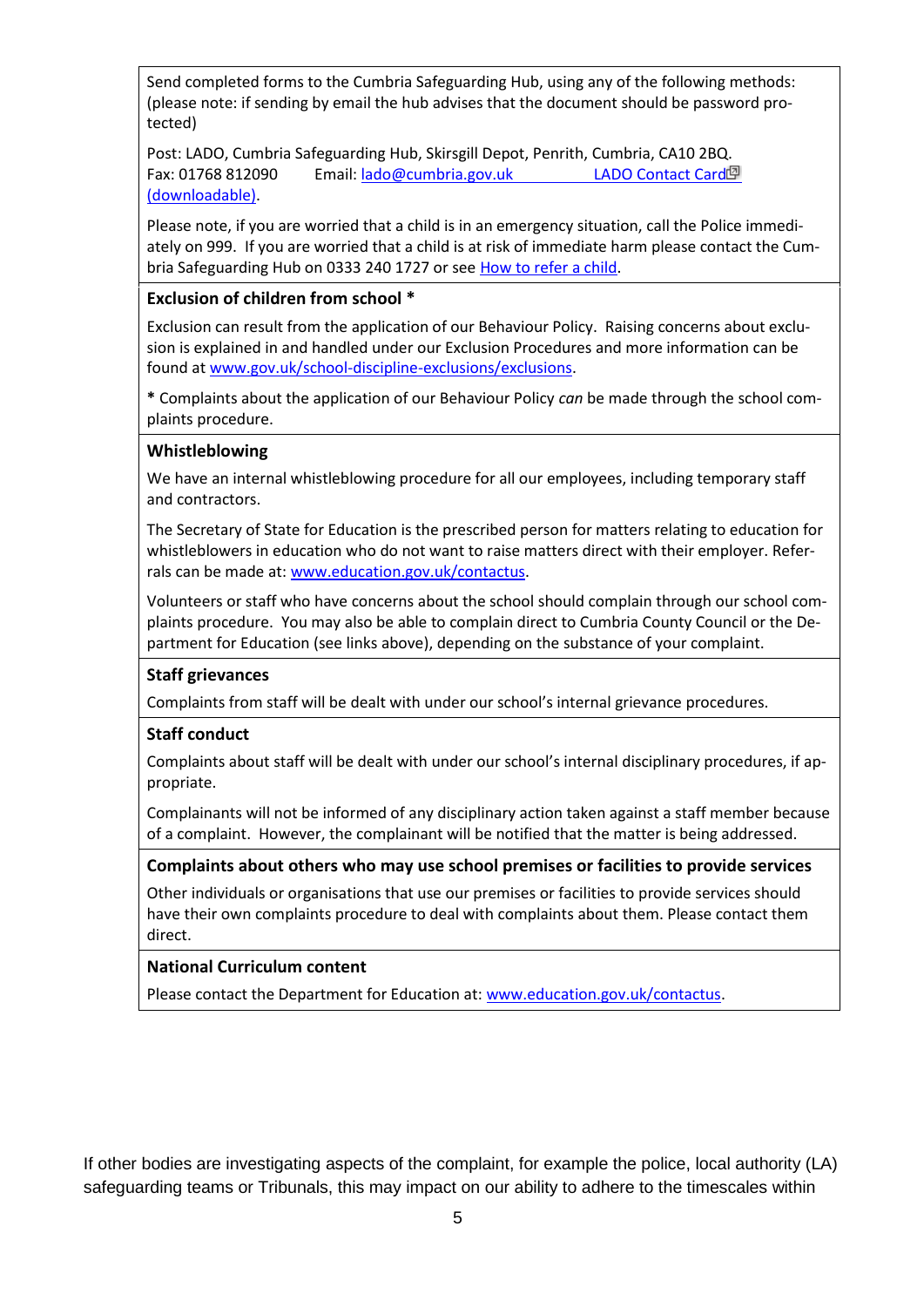this procedure or result in the procedure being suspended until those public bodies have completed their investigations.

If a complainant commences legal action against Storth School in relation to their complaint, we will consider whether to suspend the complaints procedure in relation to their complaint until those legal proceedings have concluded.

# **Resolving complaints**

At each stage in the procedure, Storth School wants to resolve the complaint. If appropriate, we will acknowledge that the complaint is upheld in whole or in part. In addition, we may offer one or more of the following:

- an explanation
- an admission that the situation could have been handled differently or better
- an assurance that we will try to ensure the event complained of will not recur
- an explanation of the steps that have been or will be taken to help ensure that it will not happen again and an indication of the timescales within which any changes will be made
- an undertaking to review school policies in light of the complaint
- an apology.

### **Face-to-face meetings**

When making or resolving a complaint might involve a face-to-face meeting at any stage, we understand there may be personal circumstances we must consider under the Equality Act 2010 which means we have to conduct the meeting or hearing another way e.g. remotely. There may also be local or national public health or other emergency restrictions or reasons why people cannot meet face-to-face.

We have put procedures in place to govern such meetings when they are about Exclusions from school, and where it is vital that a meeting take place to resolve a complaint, we will follow the remote meeting guidelines and safeguards that we have developed for Exclusions as detailed in our 'Addendum to the Exclusion Policy' a copy of which is available from the school office or via our website.

# **Withdrawal of a Complaint**

If a complainant wants to withdraw their complaint, we will ask them to confirm this in writing.

# **Stage 1**

Formal complaints must be made to the Head teacher (unless they are about the Head teacher), via the school office. This may be done in person, in writing (preferably on the Complaint Form), or by telephone.

The Head teacher will record the date the complaint is received and will acknowledge receipt of the complaint in writing (either by letter or email) within 3 school days.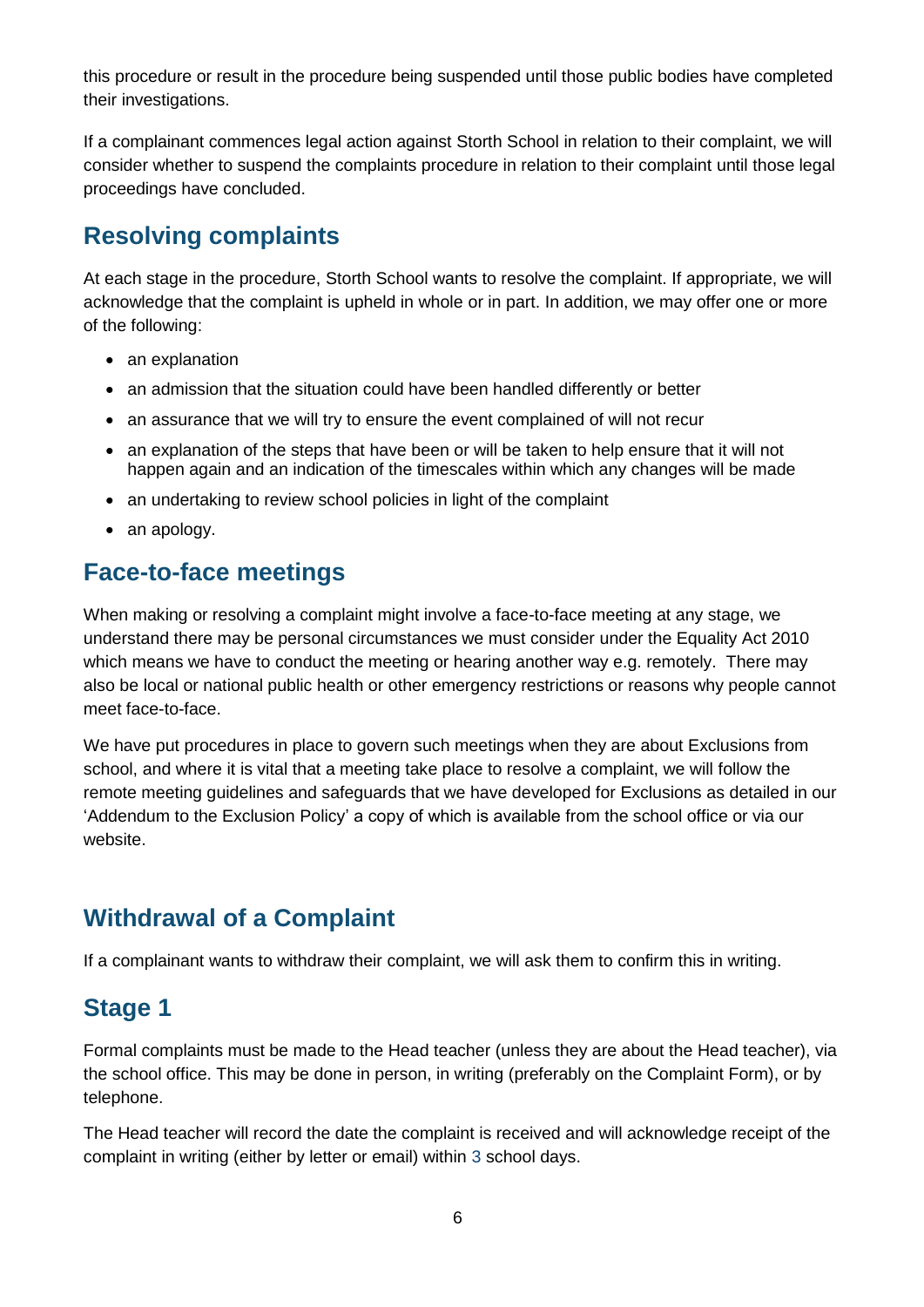Within this response, the Head teacher will seek to clarify the nature of the complaint, ask what remains unresolved and what outcome the complainant would like to see. The Head teacher can consider whether a face to face meeting is the most appropriate way of doing this.

*Note: The Head teacher may delegate the investigation to another member of the school's senior leadership team but not the decision to be taken.*

During the investigation, the Head teacher (or investigator) will:

- if necessary, interview those involved in the matter and/or those complained of, allowing them to be accompanied if they wish
- keep a written record of any meetings/interviews in relation to their investigation.

At the conclusion of their investigation, the Head teacher will provide a formal written response within 14 school days of the date of receipt of the complaint.

If the Head teacher is unable to meet this deadline, they will provide the complainant with an update and revised response date.

The response will detail any actions taken to investigate the complaint and provide a full explanation of the decision made and the reason(s) for it. Where appropriate, it will include details of actions Storth School will take to resolve the complaint.

The Head teacher will advise the complainant of how to escalate their complaint should they remain dissatisfied with the outcome of Stage 1.

If the complaint is about the Head teacher, or a member of the governing body (including the Chair or Vice-Chair), a suitably skilled governor will be appointed to complete all the actions at Stage 1.

Complaints about the Head teacher or member of the governing body must be made to the Clerk, via the school office.

If the complaint is:

- jointly about the Chair and Vice Chair or
- the entire governing body or
- the majority of the governing body

Stage 1 will be considered by an independent investigator appointed by the governing body or Carlisle Diocese. At the conclusion of their investigation, the independent investigator will provide a formal written response.

# **Stage 2**

If the complainant is dissatisfied with the outcome at Stage 1 and wishes to take the matter further, they can escalate the complaint to Stage 2 – a meeting with members of the governing body's complaints committee, which will be formed of the first three, impartial, governors available. This is the final stage of the complaints procedure.

A request to escalate to Stage 2 must be made to the Clerk, via the school office, within 7 school days of receipt of the Stage 1 response.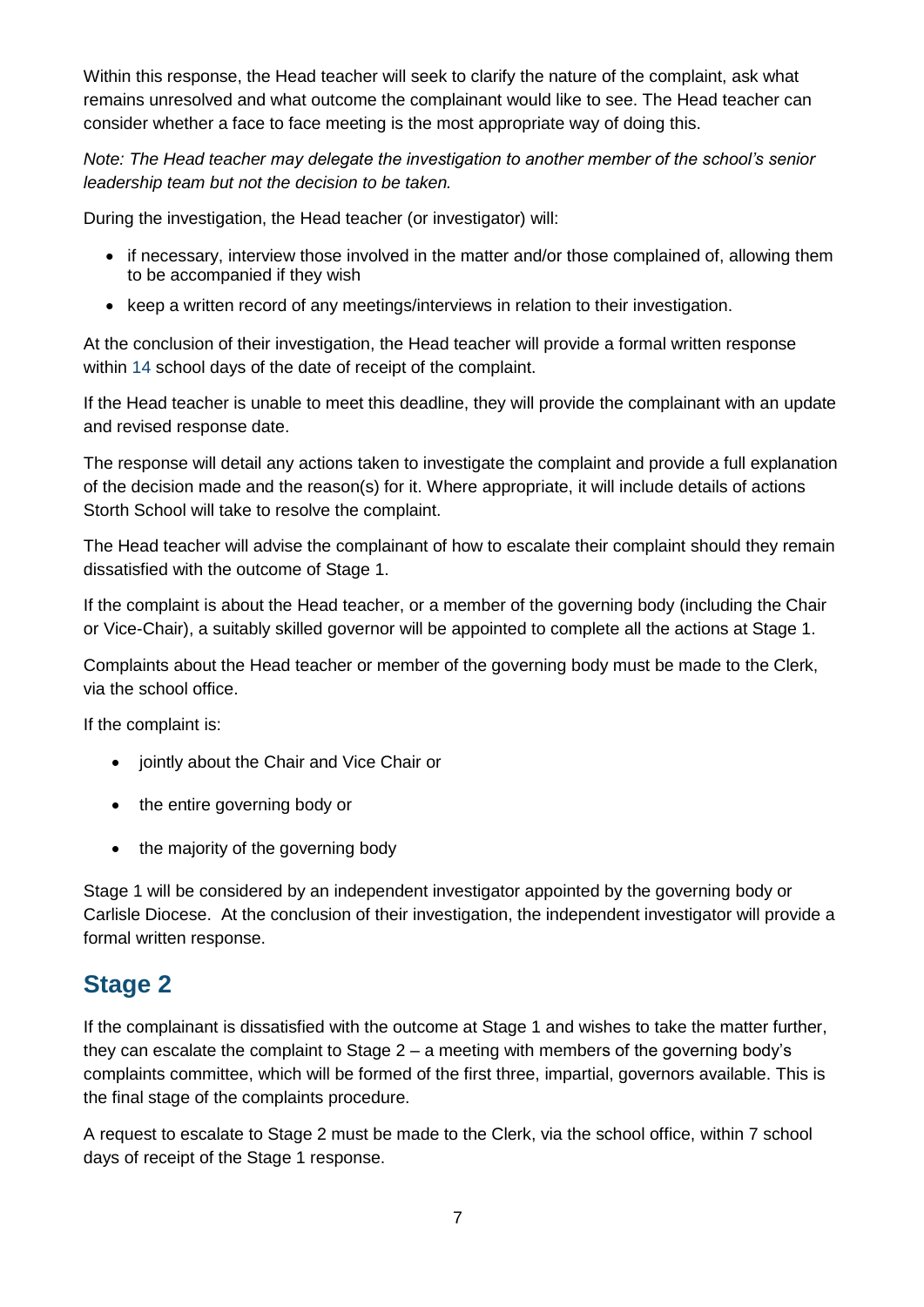The Clerk will record the date the complaint is received and acknowledge receipt of the complaint in writing (either by letter or email) within 3 school days.

Requests received outside of this time frame will only be considered if exceptional circumstances apply.

The Clerk will write to the complainant to inform them of the date of the meeting. They will aim to convene a meeting within 10 school days of receipt of the Stage 2 request. If this is not possible, the Clerk will provide an anticipated date and keep the complainant informed.

If the complainant rejects the offer of three proposed dates, without good reason, the Clerk will decide when to hold the meeting. It will then proceed in the complainant's absence on the basis of written submissions from both parties.

The complaints committee will consist of at least three governors with no prior involvement or knowledge of the complaint. Prior to the meeting, they will decide amongst themselves who will act as the Chair of the Complaints Committee. If there are fewer than three governors from Storth School available, the Clerk will source any additional, independent governors through another local school or through their LA's Governor Services team, in order to make up the committee. Alternatively, an entirely independent committee may be convened to hear the complaint at Stage 2.

The committee will decide whether to deal with the complaint by inviting parties to a meeting or through written representations, but in making their decision they will be sensitive to the complainant's needs.

If the complainant is invited to attend the meeting, they may bring someone along to provide support. This can be a relative or friend. Generally, we do not encourage either party to bring legal representatives to the committee meeting. However, there may be occasions when legal representation is appropriate.

For instance, if a school employee is called as a witness in a complaint meeting, they may wish to be supported by union and/or legal representation.

*Note: Complaints about staff conduct will not generally be handled under this complaints procedure. Complainants will be advised that any staff conduct complaints will be considered under staff disciplinary procedures, if appropriate, but outcomes will not be shared with them.* 

Representatives from the media are not permitted to attend.

At least 15 school days before the meeting, the Clerk will:

- confirm and notify the complainant of the date, time and venue of the meeting, ensuring that, if the complainant is invited, the dates are convenient to all parties and that the venue and proceedings are accessible
- request copies of any further written material to be submitted to the committee at least 5 school days before the meeting.

Any written material will be circulated to all parties at least 10 school days before the date of the meeting. The committee will not normally accept, as evidence, recordings of conversations that were obtained covertly and without the informed consent of all parties being recorded.

The committee will also not review any new complaints at this stage or consider evidence unrelated to the initial complaint to be included. New complaints must be dealt with from Stage 1 of the procedure.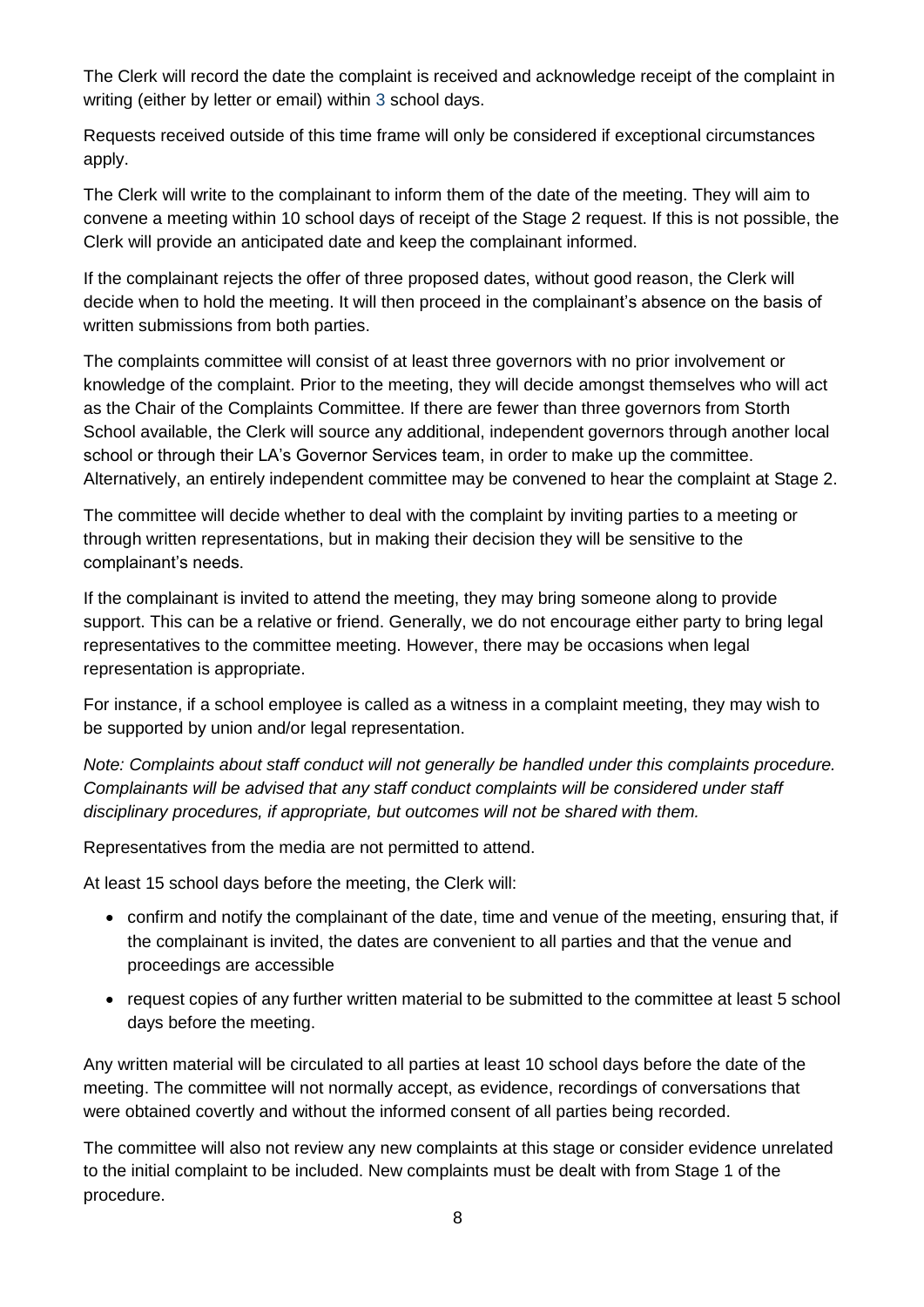The meeting will be held in private. Electronic recordings of meetings or conversations are not normally permitted unless a complainant's own disability or special needs require it. Prior knowledge and consent of all parties attending must be sought before meetings or conversations take place. Consent will be recorded in any minutes taken.

The committee will consider the complaint and all the evidence presented. The committee can:

- uphold the complaint in whole or in part
- dismiss the complaint in whole or in part.

If the complaint is upheld in whole or in part, the committee will:

- decide on the appropriate action to be taken to resolve the complaint
- where appropriate, recommend changes to the school's systems or procedures to prevent similar issues in the future.

The Chair of the Committee will provide the complainant and Storth School with a full explanation of their decision and the reason(s) for it, in writing, within 10 school days.

The letter to the complainant will include details of how to contact the Department for Education if they are dissatisfied with the way their complaint has been handled by Storth School.

If the complaint is:

- jointly about the Chair and Vice Chair or
- the entire governing body or
- the majority of the governing body

Stage 2 will be heard by a committee of independent governors.

The response will detail any actions taken to investigate the complaint and provide a full explanation of the decision made and the reason(s) for it. Where appropriate, it will include details of actions Storth School will take to resolve the complaint.

The response will also advise the complainant of how to escalate their complaint should they remain dissatisfied.

# **Next Steps**

If the complainant believes the school did not handle their complaint in accordance with the published complaints procedure or they acted unlawfully or unreasonably in the exercise of their duties under education law, they can contact the Department for Education after they have completed Stage 2.

The Department for Education will not normally reinvestigate the substance of complaints or overturn any decisions made by Storth School. They will consider whether Storth School has adhered to education legislation and any statutory policies connected with the complaint.

The complainant can refer their complaint to the Department for Education online at: [www.education.gov.uk/contactus,](http://www.education.gov.uk/contactus) by telephone on: 0370 000 2288 or by writing to:

Department for Education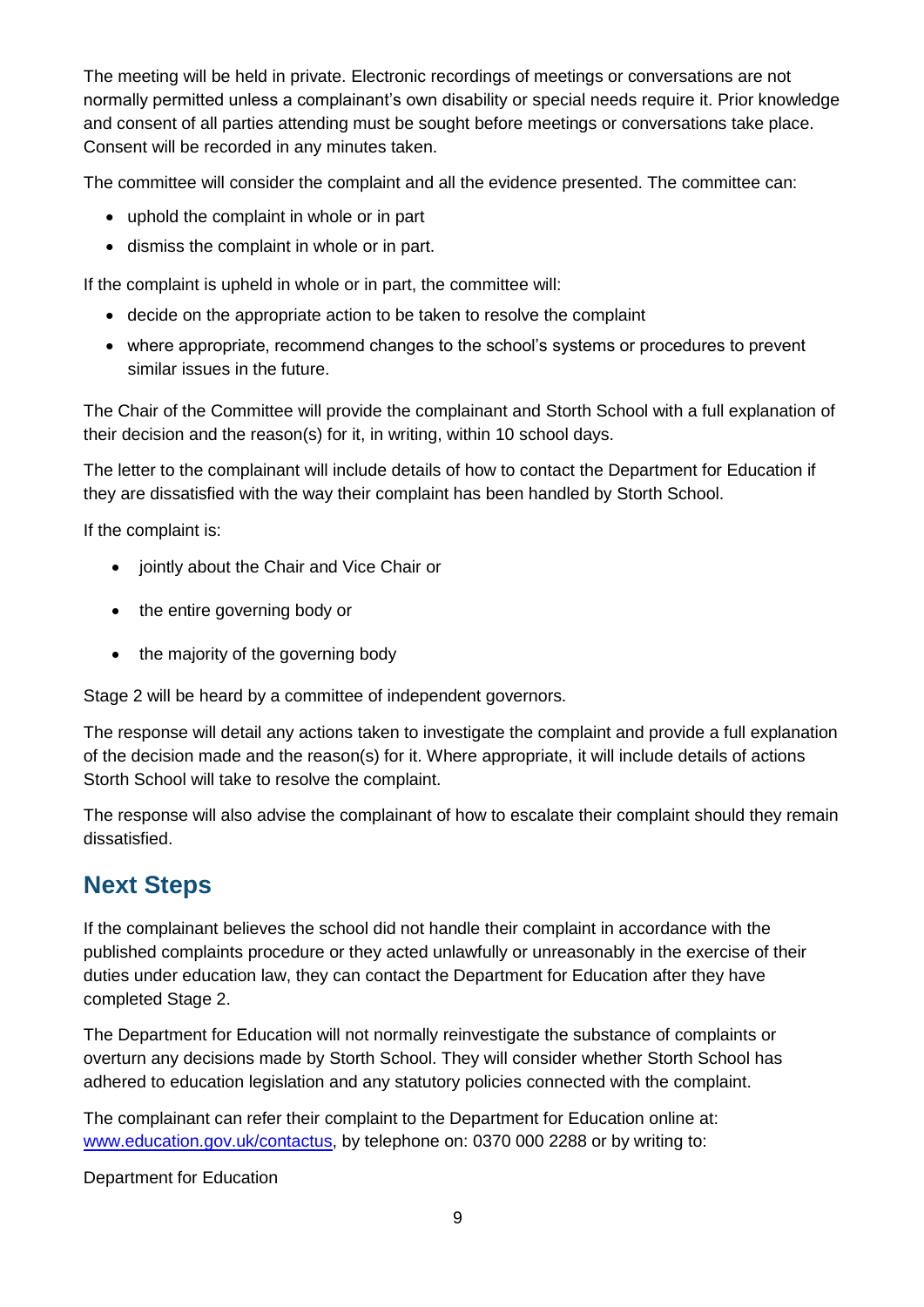Piccadilly Gate Store Street **Manchester** M1 2WD.

### **Duplicate complaints**

After closing a complaint at the end of the complaints procedure, we might receive a duplicate complaint from:

- a spouse;
- a partner;
- a grandparent;
- $\bullet$  a child.

If the complaint is about the same subject, we will first check that we have not overlooked any new aspects to the complaint that we may not have previously considered.

If we find something that we should consider further, we will address the new but related or similar complaint to the full extent of the complaints procedure.

If we find the complaint is a duplicate without new aspects, we will inform the new complainant that the school has already considered that complaint and the local process is complete. We will then advise the new complainant to contact the Department for Education if they are dissatisfied with our handling of the original complaint.

### **Unreasonable or Persistent Complaints**

We are committed to dealing with all complaints fairly and impartially, and to providing a high-quality service to those who complain. We will not normally limit the contact complainants have with the school. However, we do not expect our staff to tolerate unacceptable behaviour and we will take action to protect them from behaviour we feel is abusive, offensive, or threatening.

We define unreasonable complainants as "those who, because of the frequency or nature of their contacts with the school, hinder our consideration of their or other people's complaints".

A complaint may be regarded as unreasonable when the person making the complaint:-

- refuses to articulate their complaint or specify the grounds of a complaint or the outcomes sought by raising the complaint, despite offers of assistance;
- refuses to co-operate with the complaints investigation process while still wishing their complaint to be resolved;
- refuses to accept that certain issues are not within the scope of a complaints procedure;
- insists on the complaint being dealt with in ways which are incompatible with the adopted complaints procedure or with good practice;
- introduces trivial or irrelevant information which the complainant expects to be considered and commented on, or raises large numbers of detailed but unimportant questions, and insists they are fully answered, often immediately and to their own timescales;
- makes unjustified complaints about staff who are trying to deal with the issues, and seeks to have them replaced;
- changes the basis of the complaint as the investigation proceeds;
- repeatedly makes the same complaint (despite previous investigations or responses concluding that the complaint is groundless or has been addressed);
- refuses to accept the findings of the investigation into that complaint where the school's complaint procedure has been fully and properly implemented and completed including referral to the Department for Education;
- seeks an unrealistic outcome;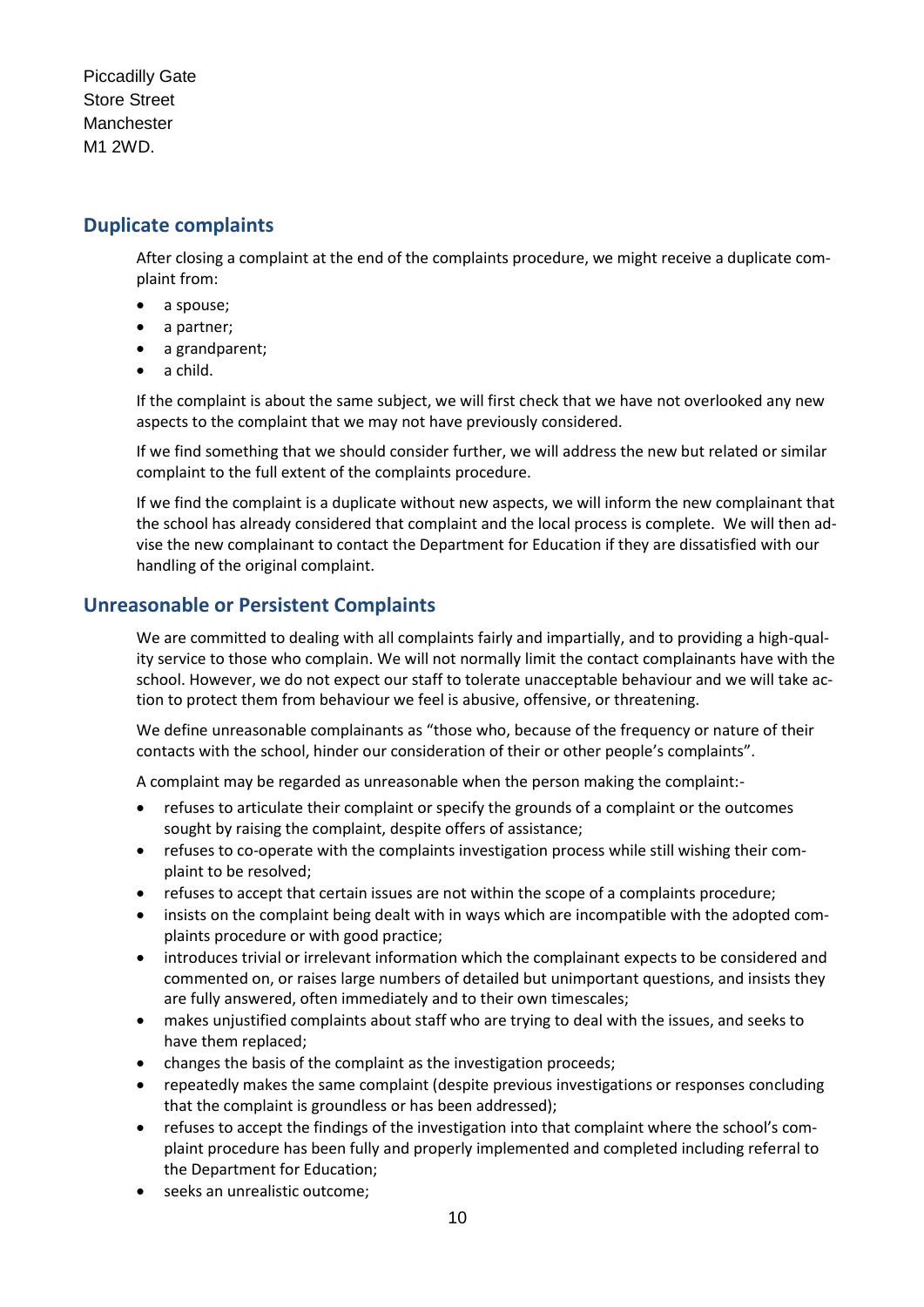makes excessive demands on school time by frequent, lengthy, complicated, and stressful contact with staff regarding the complaint in person, in writing, by email and by telephone while the complaint is being dealt with.

A complaint may also be considered unreasonable if the person making the complaint does so either face-to-face, by telephone or in writing or electronically:-

- maliciously;
- aggressively;
- using threats, intimidation, or violence;
- using abusive, offensive, or discriminatory language;
- knowing it to be false;
- using falsified information;
- publishing unacceptable information in a variety of media such as in social media websites and newspapers.

Complainants should limit the numbers of communications with a school while a complaint is being progressed. It is not helpful if repeated correspondence is sent (either by letter, phone, email, or text) as it could delay the outcome being reached.

Whenever possible, the Head teacher or Chair of Governors will discuss any concerns with the complainant informally before applying an 'unreasonable' marking.

If the behaviour continues, the Head teacher will write to the complainant explaining that their behaviour is unreasonable and asking them to change it. For complainants who excessively contact this school causing a significant level of disruption, we may specify methods of communication and limit the number of contacts in a communication plan.

This will usually be reviewed after 6 months.

In response to any serious incident of aggression or violence, the concerns and actions taken will be put in writing immediately and the police informed. This may include banning an individual from Storth CE School.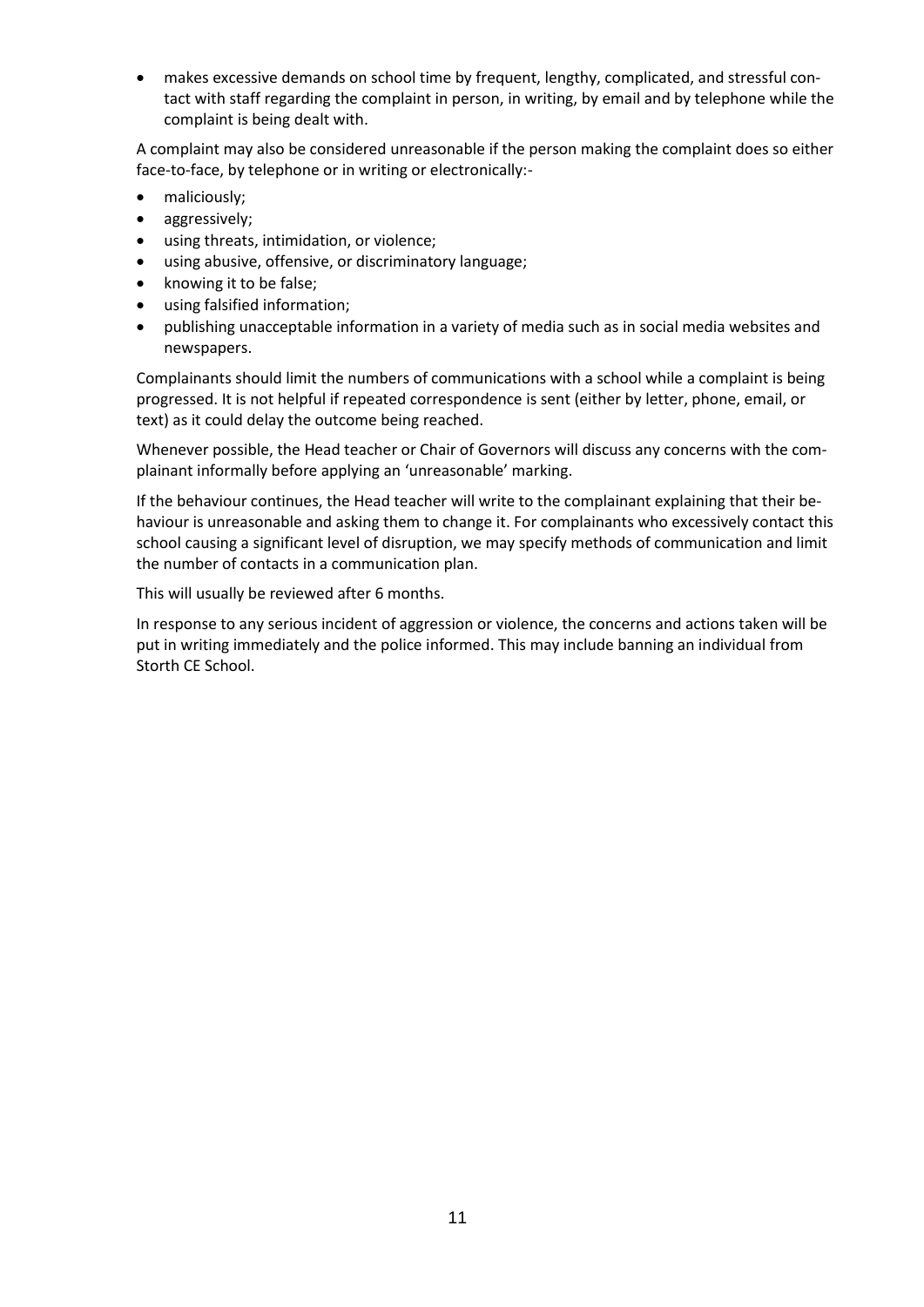# **Complaint Form**

| Please complete and return to the school office in a sealed envelope marked "Private and Confidential"<br>addressed to the Head teacher [Name], Chair of Governors [Name], or the Clerk to the Governing Body<br>[Name] depending on who or what the complaint is about. They will acknowledge receipt and explain<br>what action will be taken. |                   |  |  |  |  |
|--------------------------------------------------------------------------------------------------------------------------------------------------------------------------------------------------------------------------------------------------------------------------------------------------------------------------------------------------|-------------------|--|--|--|--|
| Your name:                                                                                                                                                                                                                                                                                                                                       |                   |  |  |  |  |
| Pupil's name (if relevant):                                                                                                                                                                                                                                                                                                                      |                   |  |  |  |  |
| Your relationship to the pupil (if relevant):                                                                                                                                                                                                                                                                                                    |                   |  |  |  |  |
| Address in-                                                                                                                                                                                                                                                                                                                                      | Daytime tel. no.: |  |  |  |  |
| cluding<br>postcode:                                                                                                                                                                                                                                                                                                                             | Evening tel. no:  |  |  |  |  |
| Your email address:                                                                                                                                                                                                                                                                                                                              |                   |  |  |  |  |
| Please give details of your complaint, including whether you have spoken to anybody at the school<br>about it:                                                                                                                                                                                                                                   |                   |  |  |  |  |
|                                                                                                                                                                                                                                                                                                                                                  |                   |  |  |  |  |
|                                                                                                                                                                                                                                                                                                                                                  |                   |  |  |  |  |
|                                                                                                                                                                                                                                                                                                                                                  |                   |  |  |  |  |
|                                                                                                                                                                                                                                                                                                                                                  |                   |  |  |  |  |
|                                                                                                                                                                                                                                                                                                                                                  |                   |  |  |  |  |
|                                                                                                                                                                                                                                                                                                                                                  |                   |  |  |  |  |
| What actions do you feel might resolve the problem at this stage?                                                                                                                                                                                                                                                                                |                   |  |  |  |  |
|                                                                                                                                                                                                                                                                                                                                                  |                   |  |  |  |  |
|                                                                                                                                                                                                                                                                                                                                                  |                   |  |  |  |  |
|                                                                                                                                                                                                                                                                                                                                                  |                   |  |  |  |  |
|                                                                                                                                                                                                                                                                                                                                                  |                   |  |  |  |  |
|                                                                                                                                                                                                                                                                                                                                                  |                   |  |  |  |  |
|                                                                                                                                                                                                                                                                                                                                                  |                   |  |  |  |  |
|                                                                                                                                                                                                                                                                                                                                                  |                   |  |  |  |  |
|                                                                                                                                                                                                                                                                                                                                                  |                   |  |  |  |  |
|                                                                                                                                                                                                                                                                                                                                                  |                   |  |  |  |  |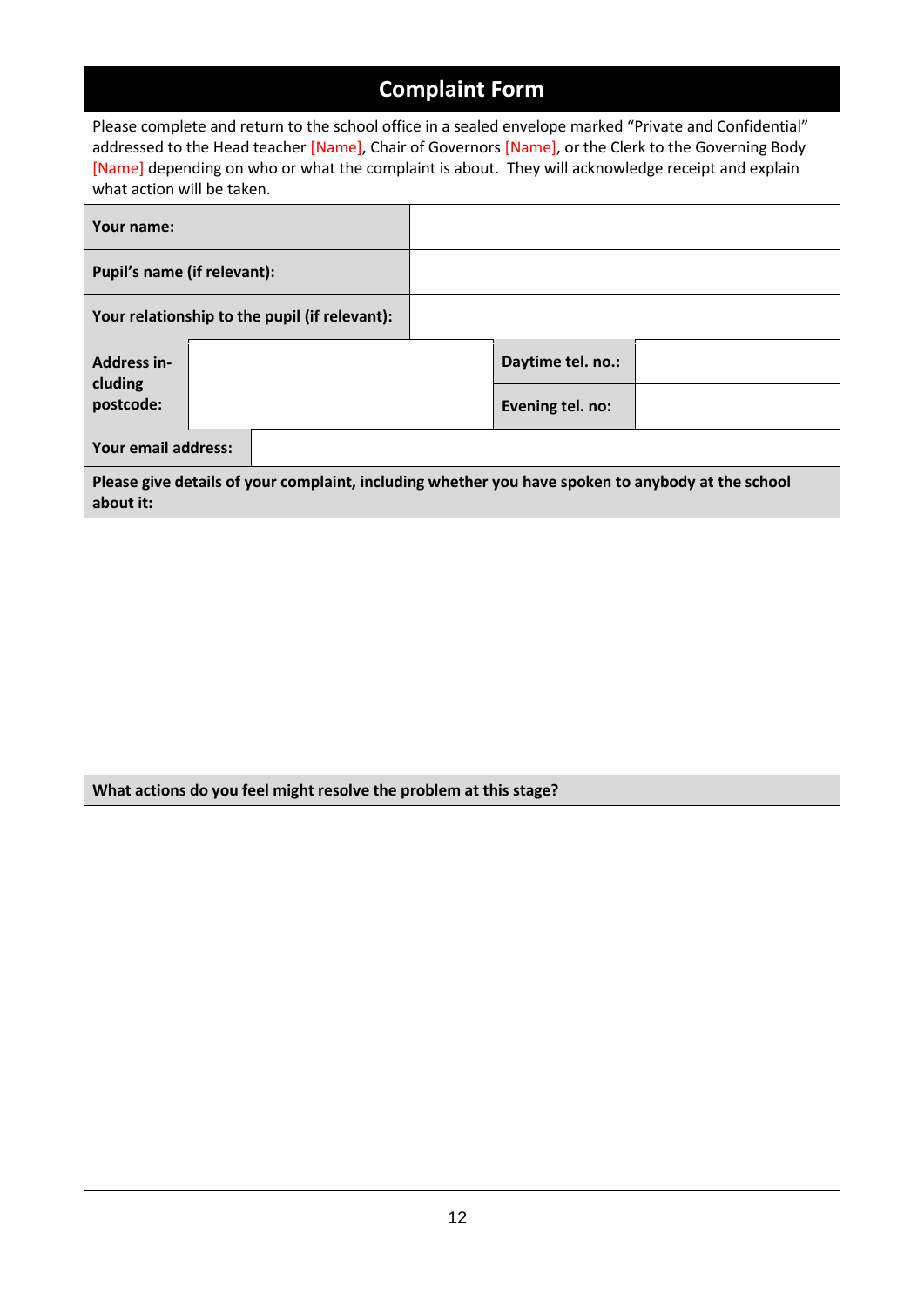| Are you attaching any paperwork? If so, please give details. |  |       |  |  |
|--------------------------------------------------------------|--|-------|--|--|
|                                                              |  |       |  |  |
|                                                              |  |       |  |  |
|                                                              |  |       |  |  |
|                                                              |  |       |  |  |
|                                                              |  |       |  |  |
|                                                              |  |       |  |  |
| Signature:                                                   |  | Date: |  |  |

| For official use only:        |  |       |  |  |  |  |  |
|-------------------------------|--|-------|--|--|--|--|--|
| Acknowledgement sent by whom: |  |       |  |  |  |  |  |
| Method e.g. email:            |  | Date: |  |  |  |  |  |
| Complaint referred to:        |  | Date: |  |  |  |  |  |
| Action taken:                 |  |       |  |  |  |  |  |
| <b>Action Date:</b>           |  |       |  |  |  |  |  |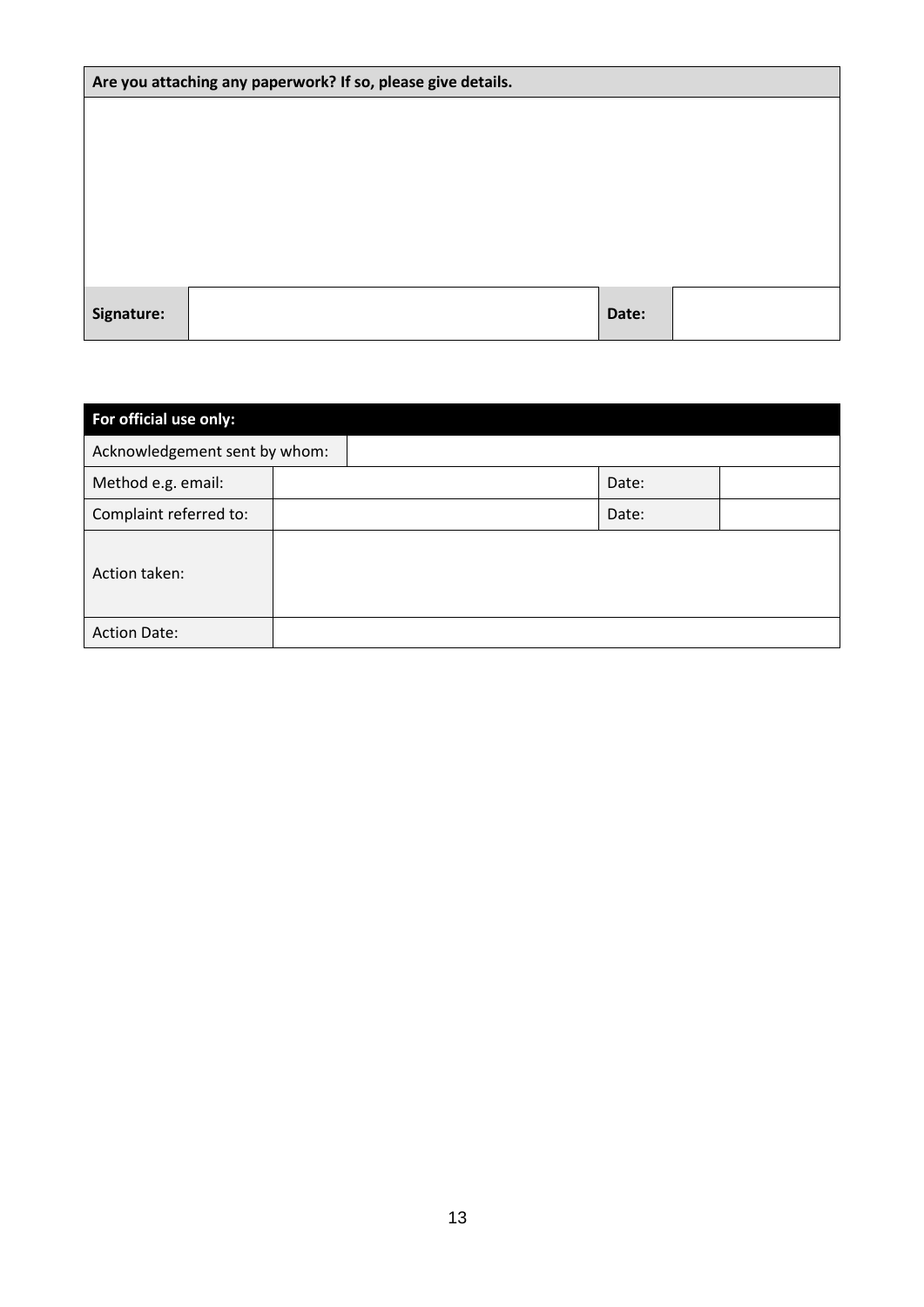# **Roles and Responsibilities**

### **Complainant**

The complainant will receive a more effective response to the complaint if they:

- explain the complaint in full as early as possible
- co-operate with the school in seeking a solution to the complaint
- respond promptly to requests for information or meetings or in agreeing the details of the complaint
- ask for assistance as needed
- treat all those involved in the complaint with respect
- refrain from publicising the details of their complaint on social media and respect confidentiality.

### **Investigator**

The investigator's role is to establish the facts relevant to the complaint by:

- providing a comprehensive, open, transparent and fair consideration of the complaint through:
	- $\circ$  sensitive and thorough interviewing of the complainant to establish what has happened and who has been involved
	- $\circ$  interviewing staff and children/young people and other people relevant to the complaint
	- o consideration of records and other relevant information
	- o analysing information
- liaising with the complainant and the complaints co-ordinator as appropriate to clarify what the complainant feels would put things right.

The investigator should:

- conduct interviews with an open mind and be prepared to persist in the questioning
- keep notes of interviews or arrange for an independent note taker to record minutes of the meeting
- ensure that any papers produced during the investigation are kept securely pending any appeal
- be mindful of the timescales to respond
- prepare a comprehensive report for the Head teacher or complaints committee that sets out the facts, identifies solutions and recommends courses of action to resolve problems.

The Head teacher or complaints committee will then determine whether to uphold or dismiss the complaint and communicate that decision to the complainant, providing the appropriate escalation details.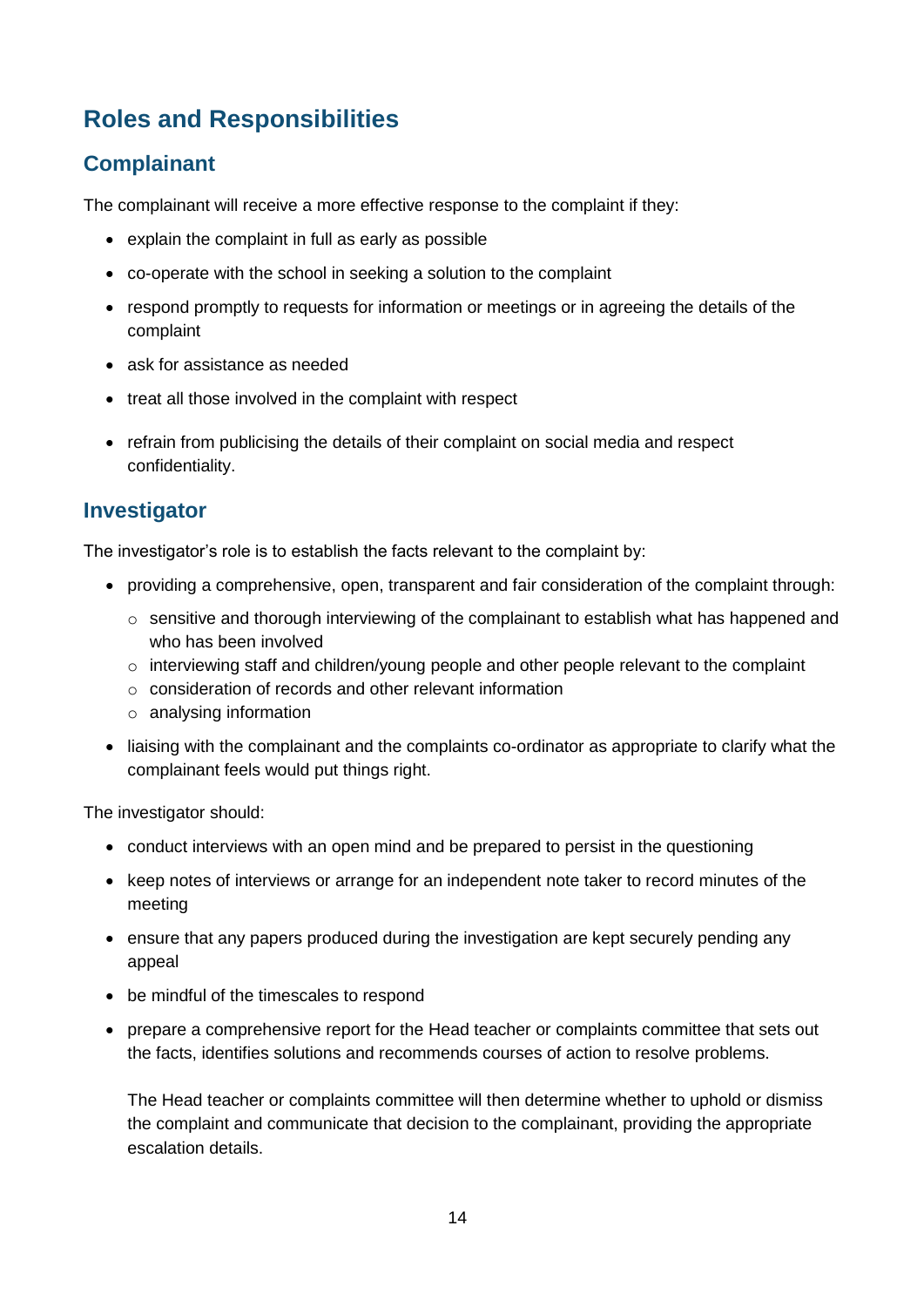### **Complaints Co-ordinator** (this could be the Head teacher / designated complaints governor or other staff member providing administrative support)

The complaints co-ordinator should:

- ensure that the complainant is fully updated at each stage of the procedure
- liaise with staff members, Head teacher, Chair of Governors, Clerk and LAs (if appropriate) to ensure the smooth running of the complaints procedure
- be aware of issues regarding:
	- o sharing third party information
	- o additional support. This may be needed by complainants when making a complaint including interpretation support or where the complainant is a child or young person
- keep records.

### **Clerk to the Governing Body**

The Clerk is the contact point for the complainant and the committee and should:

- ensure that all people involved in the complaint procedure are aware of their legal rights and duties, including any under legislation relating to school complaints, education law, the Equality Act 2010, the Freedom of Information Act 2000, the Data Protection Act (DPA) 2018 and the General Data Protection Regulations (GDPR)
- set the date, time and venue of the meeting, ensuring that the dates are convenient to all parties (if they are invited to attend) and that the venue and proceedings are accessible
- collate any written material relevant to the complaint (for example; stage 1 paperwork, school and complainant submissions) and send it to the parties in advance of the meeting within an agreed timescale
- record the proceedings
- circulate the minutes of the meeting
- notify all parties of the committee's decision.

### **Committee Chair**

The committee's chair, who is nominated in advance of the complaint meeting, should ensure that:

- both parties are asked (via the Clerk) to provide any additional information relating to the complaint by a specified date in advance of the meeting
- the meeting is conducted in an informal manner, is not adversarial, and that, if all parties are invited to attend, everyone is treated with respect and courtesy
- complainants who may not be used to speaking at such a meeting are put at ease. This is particularly important if the complainant is a child/young person
- the remit of the committee is explained to the complainant
- written material is seen by everyone in attendance, provided it does not breach confidentiality or any individual's rights to privacy under the DPA 2018 or GDPR.